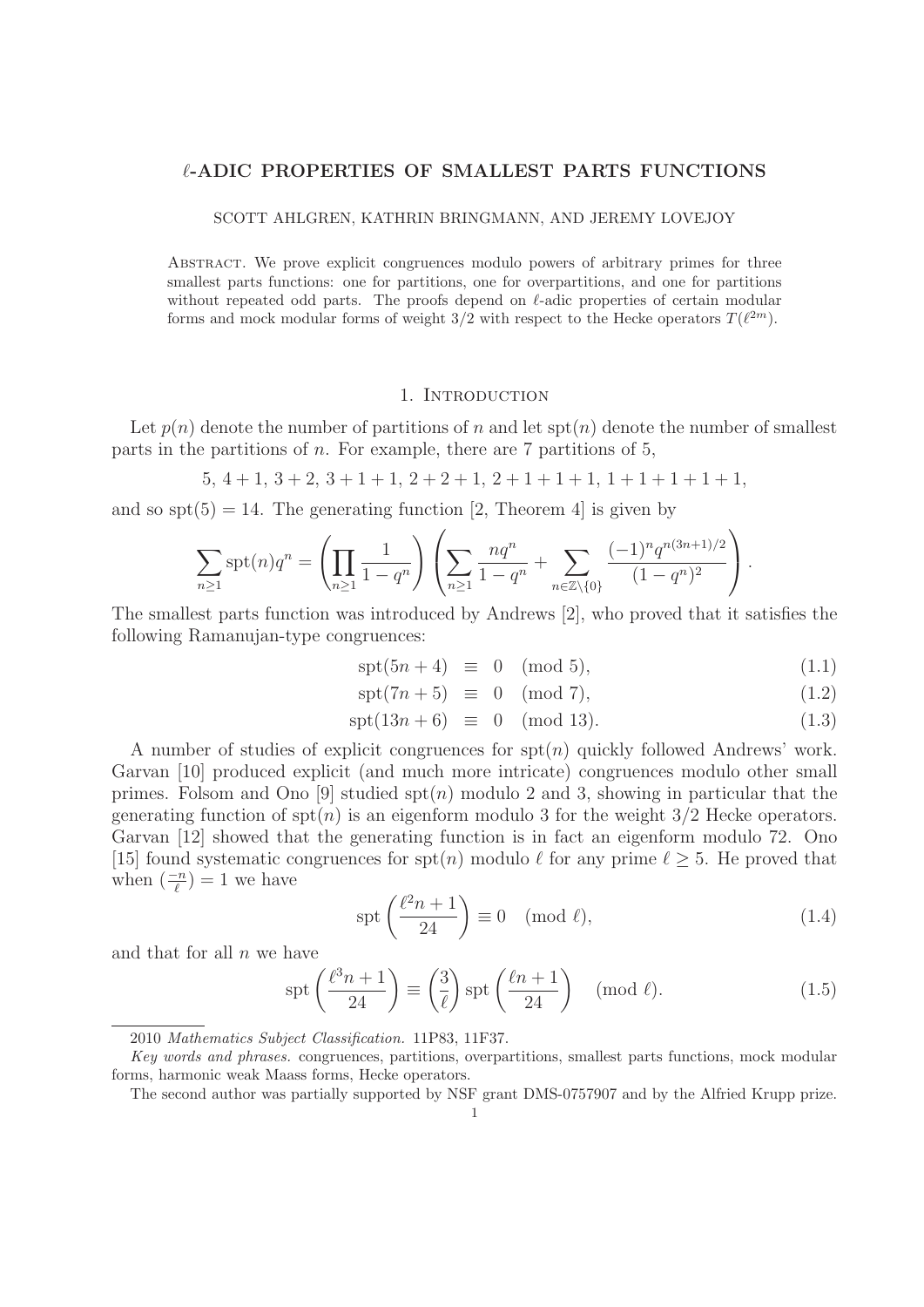Finally, Garvan [11] found systematic extensions of the congruences  $(1.1)-(1.3)$ , obtaining results which are analogous to Ramanujan's partition congruences modulo powers of 5, 7, and 11. If  $\ell \geq 5$  is prime and  $m \geq 1$ , then denote by  $\delta_{\ell,m}$  the least positive integer with  $24\delta_{\ell,m} \equiv 1 \pmod{\ell^m}$ . As an example of Garvan's results modulo powers of 5, 7, and 13, we have the following congruence for each  $m \geq 3$ :

$$
\operatorname{spt}(5^m n + \delta_{5,m}) + 5 \operatorname{spt}(5^{m-2} n + \delta_{5,m-2}) \equiv 0 \pmod{5^{2m-3}}.
$$
 (1.6)

Garvan also proved that for each of  $\ell = 5, 7$ , and 13 we have

$$
\operatorname{spt}(\ell^m n + \delta_{\ell,m}) \equiv 0 \pmod{\ell^{\lfloor \frac{m+1}{2} \rfloor}}.
$$
\n(1.7)

The works of Garvan and Ono provide elegant families of congruences which are infinite in different aspects: the congruences  $(1.6)$  and  $(1.7)$  hold for arbitrary powers of certain primes, while the mod  $\ell$  congruences (1.4) and (1.5) hold for any prime. In this paper we exhibit explicit congruences for  $spt(n)$  and two other smallest parts functions which hold modulo arbitrary powers of arbitrary primes. The congruences satisfied by the three functions which we consider are identical in form. In fact, they all arise for the same reason: a modular form or mock modular form related to the generating function satisfies a simple congruence described in terms of the Hecke operators  $T(\ell^{2m})$  (see Theorem 1.2 and Proposition 4.2). This is a general phenomenon which will hold for a much wider class of modular forms and mock modular forms, and is of independent interest.

We begin with the results for  $spt(n)$ , which extend  $(1.4)$  and  $(1.5)$  to any prime power.

**Theorem 1.1.** For any prime  $\ell \geq 5$  and any integer  $m \geq 1$  the following are true.

(i) If  $\left(\frac{-n}{\ell}\right) = 1$ , then we have

$$
\operatorname{spt}\left(\frac{\ell^{2m}n+1}{24}\right) \equiv 0 \pmod{\ell^m}.
$$

(ii) For any n we have

$$
\operatorname{spt}\left(\frac{\ell^{2m+1}n+1}{24}\right) \equiv \left(\frac{3}{\ell}\right) \operatorname{spt}\left(\frac{\ell^{2m-1}n+1}{24}\right) \pmod{\ell^m}.
$$

*Remark.* Setting  $n = 24N - 1$  in the first part of the theorem, we obtain

$$
\operatorname{spt} \left( \ell^{2m} N + \delta_{\ell, 2m} \right) \equiv 0 \pmod{\ell^m}
$$

when  $\left(\frac{-23-24N}{\ell}\right)=1$ . So our result is implied by (1.7) for the primes  $\ell=5, 7$ , and 13. It is not clear how (or if) our results are related to the more delicate (1.6) and its counterparts modulo 7 and 13 (see (1.6)-(1.8) of [11]).

Remark. Theorem 1.1 can be used to produce explicit families of congruences. For example, we may take  $n = 24\ell n - 1$  in part (*i*) to obtain

$$
\operatorname{spt}\left(\ell^{2m+1}n - \frac{(\ell^{2m}-1)}{24}\right) \equiv 0 \pmod{\ell^m}.
$$

Such prime power congruences are in contrast with those for the partition function  $p(n)$ . which are known to exist [1] but are sporadic in nature. Further  $\ell$ -adic properties of the partition function, including periodic behavior resembling that in part  $(ii)$  of Theorem 1.1 have recently been studied by Folsom, Kent, and Ono [8].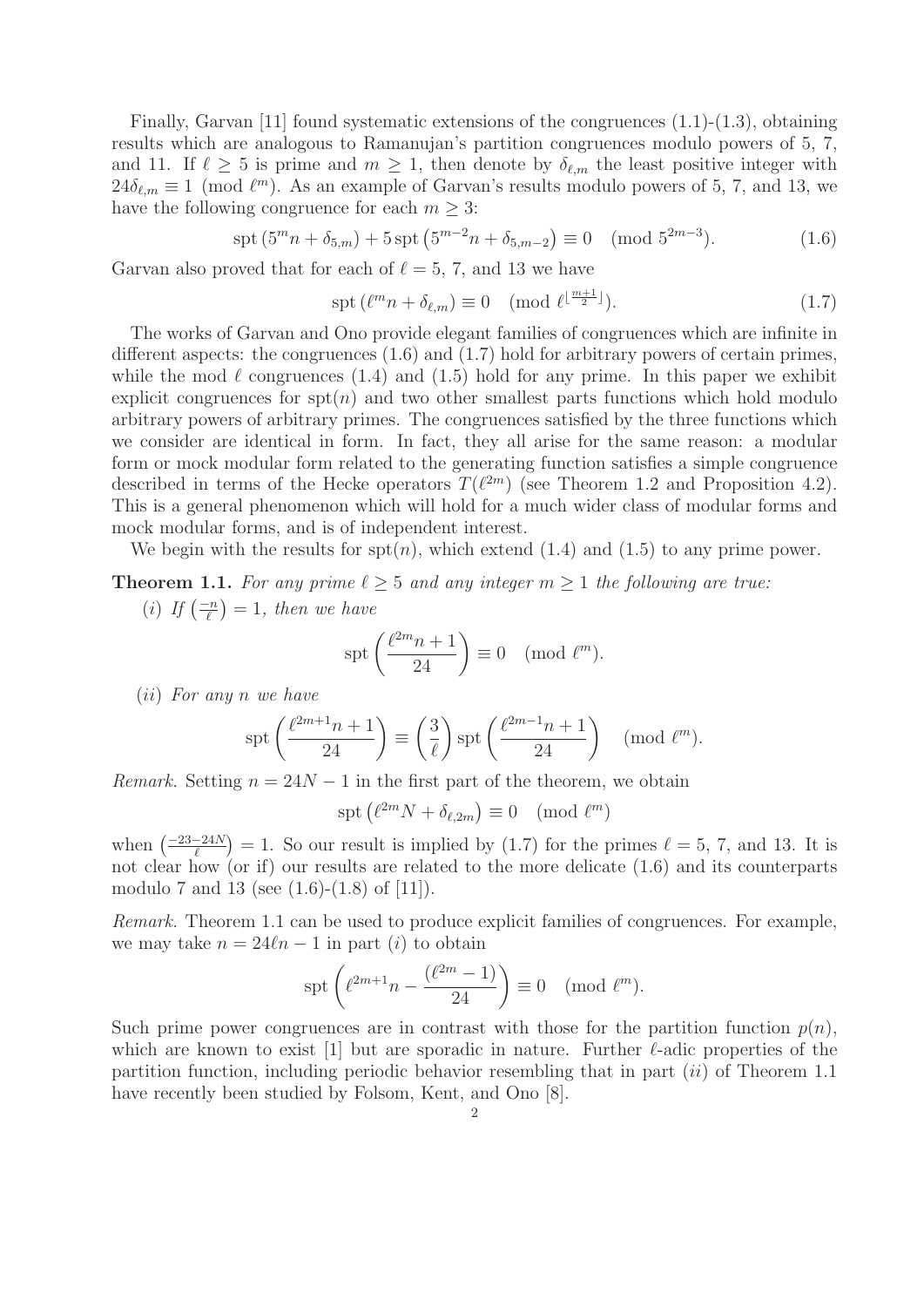Before giving the results for the other smallest parts functions, we briefly describe the ideas in the proof of Theorem 1.1 (the relevant definitions can be found in Section 2). Setting  $q := e^{2\pi i \tau}$ , we define the functions S and M by

$$
S(\tau) = \sum_{n \ge 23} \tilde{s}(n) q^n := \sum_{n \ge 1} \operatorname{spt}(n) q^{24n - 1}
$$
\n(1.8)

and

$$
M(\tau) = \sum_{n \ge -1} \widetilde{m}(n)q^n := S(\tau) + \frac{1}{12} \sum_{n \ge 0} (24n - 1)p(n)q^{24n - 1}.
$$
 (1.9)

To establish  $(1.4)$ , Ono used the fact (proved in [3]) that M is a weight  $3/2$  mock modular form whose shadow is an eigenform of the weight 1/2 Hecke operators together with the fact (proved in [7]) that the Hecke operators behave nicely on such forms. Ono demonstrated that for each prime  $\ell \geq 5$  we have

$$
M\left|T\left(\ell^2\right)-\left(\frac{3}{\ell}\right)M\equiv 0\pmod{\ell},\tag{1.10}
$$

where  $T(\ell^2)$  denotes the Hecke operator of weight 3/2 and character  $\binom{3}{2}$ . In an analogous way, Theorem 1.1 will follow from the next result, which shows that  $(1.10)$  is the simplest case of an  $\ell$ -adic property of M corresponding to the Hecke operators  $T(\ell^{2m})$ .

**Theorem 1.2.** For any prime  $\ell \geq 5$  and any integer  $m \geq 1$  we have

$$
M\big|T(\ell^{2m}) - \left(\frac{3}{\ell}\right)M\big|T(\ell^{2m-2}) \equiv 0 \pmod{\ell^m}.
$$

This theorem gives congruences for the coefficients of the mock modular form M, and spt(n) inherits the congruences in Theorem 1.1 because of the simple form taken by  $M-S$ .

We turn to the other smallest parts functions. Recall that an *overpartition* is a partition in which the first occurrence of each distinct number may be overlined. The function  $\frac{\text{spt1}(n)}{\text{spt1}}$ (see  $[5]$ ) denotes the number of smallest parts in the overpartitions of n whose smallest part is odd. For example, the 14 overpartitions of 4 are

$$
4, \overline{4}, 3+1, \overline{3}+1, 3+\overline{1}, \overline{3}+\overline{1}, 2+2, \overline{2}+2, 2+1+1, \overline{2}+1+1, 2+\overline{1}+1,
$$
  

$$
\overline{2}+\overline{1}+1, 1+1+1+1, \overline{1}+1+1+1,
$$

and so  $\overline{\text{spt1}}(4) = 20$ . By [6, Section 7] we have

$$
\sum_{n\geq 1} \overline{\text{spt1}}(n) q^n
$$
\n
$$
= \left(\prod_{n\geq 1} \frac{1+q^n}{1-q^n} \right) \left(\sum_{n\geq 1} \frac{2nq^n}{1-q^{2n}} + \sum_{n\in\mathbb{Z}\backslash\{0\}} \frac{4(-1)^n q^{n^2+n} (1+q^{2n}+q^{3n})}{(1-q^{2n})(1-q^{4n})}\right).
$$
\n(1.11)

Define the functions  $\overline{S}$  and  $\overline{M}$  by

$$
\overline{S}(\tau) := \sum_{n \ge 1 \atop 3} \overline{\text{spt1}}(n) q^n
$$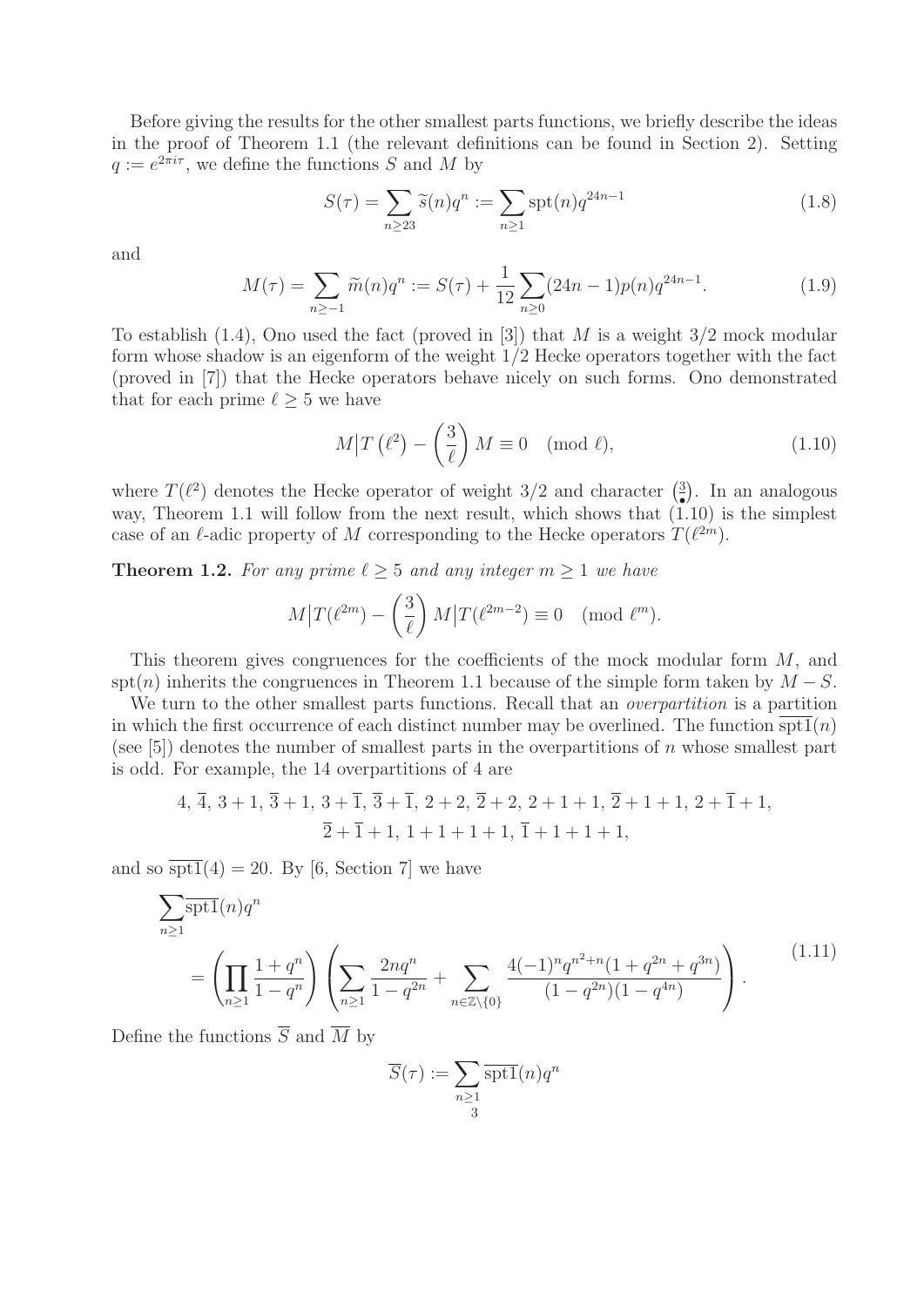and

$$
\overline{M}(\tau) = \sum_{n\geq 0} \overline{m}(n) q^n := \overline{S}(\tau) + \frac{1}{12} \frac{\eta(2\tau)}{\eta^2(\tau)} \left( E_2(\tau) - 4E_2(2\tau) \right),\tag{1.12}
$$

where  $\eta(\tau) := q^{1/24} \prod_{n \geq 1} (1 - q^n)$  is Dedekind's  $\eta$ -function, and  $E_2$  is the weight 2 quasimodular Eisenstein series defined by

$$
E_2(\tau) := 1 - 24 \sum_{n \ge 1} \frac{nq^n}{1 - q^n}.
$$

A priori this situation seems rather different than that encountered above. In contrast to M, the function  $\overline{M}$  is a generating function for class numbers and is thus a Hecke eigenform (see the proof of Proposition 4.1 for details). However, there seems to be no immediate reason that  $\overline{\text{split}}(n)$  should inherit congruence properties from  $\overline{m}(n)$ . It turns out that a certain weakly holomorphic modular form  $\overline{q}$  related to  $\overline{M} - \overline{S}$  (see (4.6) for the definition) has the desired  $\ell$ -adic properties, which are described in Proposition 4.2. As a consequence we obtain the following congruence properties for  $\overline{\text{spt1}}(n)$ .

**Theorem 1.3.** For any prime  $\ell \geq 3$  and any integer  $m \geq 1$  the following are true.

(i) If  $\left(\frac{-n}{\ell}\right) = 1$ , then we have

$$
\overline{\text{spt1}}(\ell^{2m}n) \equiv 0 \pmod{\ell^m}.
$$
\n(1.13)

(ii) For any n we have

$$
\overline{\text{spt1}}(\ell^{2m+1}n) \equiv \overline{\text{spt1}}(\ell^{2m-1}n) \pmod{\ell^m}.
$$
 (1.14)

Remark. The restriction to overpartitions whose smallest part is odd is essential. While it was shown in  $[5]$  that both spt1(n) and the unrestricted smallest parts function for overpartitions satisfy simple congruences modulo 3 and 5, only  $\overline{\text{spt1}}(n)$  satisfies the general congruences in Theorem 1.3.

Finally, we consider the restriction of  $spt(n)$  to those partitions without repeated odd parts and whose smallest part is even [6]. Denote this function by  $M2spt(n)$ . For example, there are 7 partitions of 7 without repeated odd parts,

$$
7, 6+1, 5+2, 4+3, 4+2+1, 3+2+2, 2+2+2+1,
$$

giving  $M2spt(7) = 3$ . By [6, Section 7] we have

$$
\sum_{n\geq 1} M2spt(n)q^n = \left(\prod_{n\geq 1} \frac{1+q^{2n-1}}{1-q^{2n}}\right)\left(\sum_{n\geq 1} \frac{nq^{2n}}{1-q^{2n}} + \sum_{n\in\mathbb{Z}\backslash\{0\}} \frac{(-1)^n q^{2n^2+n}}{(1-q^{2n})^2}\right). \tag{1.15}
$$

Define S2 and M2 by

$$
S2(\tau) = \sum_{n \ge 7} \tilde{s}2(n)q^n := \sum_{n \ge 0} (-1)^n \text{M2spt}(n) q^{8n-1}
$$
 (1.16)

and

$$
M2(\tau) = \sum_{n \ge -1} \widetilde{m2}(n)q^n := S2(q) + \frac{1}{24} \frac{\eta(8\tau)}{\eta^2(16\tau)} \left( E_2(16\tau) - E_2(8\tau) \right). \tag{1.17}
$$

The situation here is very similar to that of  $\overline{M}$  and  $\overline{S}$  above.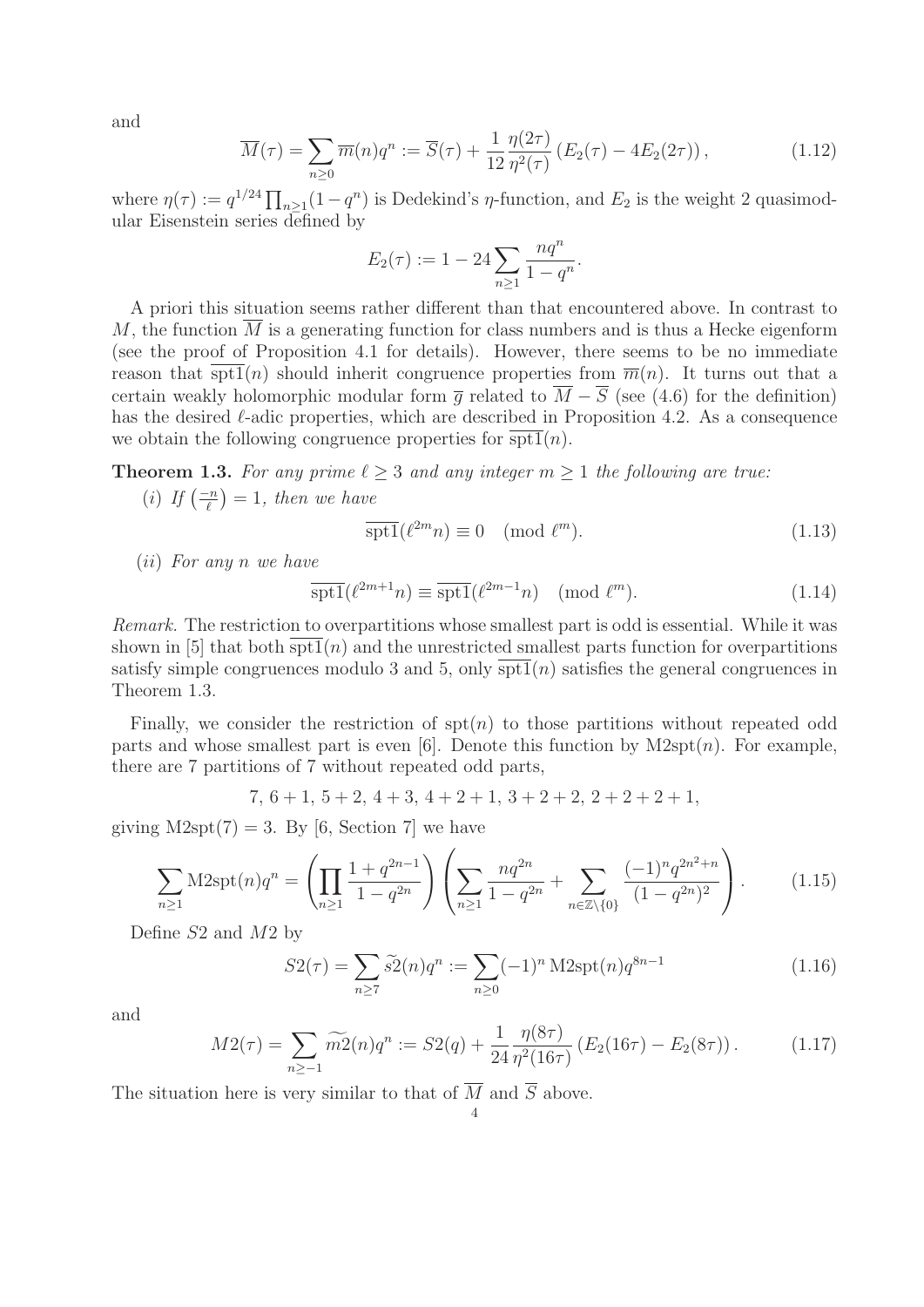**Theorem 1.4.** For any prime  $\ell \geq 3$  and any integer  $m \geq 1$  the following are true.

(i) If  $\left(\frac{-n}{\ell}\right) = 1$ , then we have

$$
M2\mathrm{spt}\left(\frac{\ell^{2m}n+1}{8}\right) \equiv 0 \pmod{\ell^m}.\tag{1.18}
$$

(ii) For any n we have

M2spt
$$
\left(\frac{\ell^{2m+1}n+1}{8}\right) \equiv \left(\frac{2}{\ell}\right) \text{M2spt}\left(\frac{\ell^{2m-1}n+1}{8}\right) \pmod{\ell^m}.
$$
 (1.19)

The paper is organized as follows. In the next section we collect some necessary background on modular forms, mock modular forms, and Hecke operators. In Section 3 we prove Theorem 1.2 and use it to obtain the congruences in Theorem 1.1. In Section 4 we prove Theorem 1.3 and in Section 5 we prove Theorem 1.4.

Acknowledgements. The authors thank Frank Garvan and Ken Ono for helpful comments on an earlier version of this paper.

### 2. Preliminaries

First we recall the definitions of harmonic weak Maass forms and mock modular forms (see, for example, [16] or [18] for details). If  $k \in \frac{1}{2}\mathbb{Z} \setminus \mathbb{Z}$  and  $\tau = x + iy$  with  $x, y \in \mathbb{R}$ , then the weight k hyperbolic Laplacian is given by

$$
\Delta_k := -y^2 \left( \frac{\partial^2}{\partial x^2} + \frac{\partial^2}{\partial y^2} \right) + iky \left( \frac{\partial}{\partial x} + i \frac{\partial}{\partial y} \right).
$$

If d is odd, then define  $\epsilon_d$  by

$$
\epsilon_d := \begin{cases} 1 & \text{if } d \equiv 1 \pmod{4}, \\ i & \text{if } d \equiv 3 \pmod{4}. \end{cases}
$$

If  $4 \mid N$  and  $\chi$  is a Dirichlet character modulo N, then a harmonic weak Maass form of weight k with Nebentypus  $\chi$  on  $\Gamma_0(N)$  is a smooth function  $F : \mathbb{H} \to \mathbb{C}$  satisfying the following:

(1) For all  $\left(\begin{smallmatrix} a & b \\ c & d \end{smallmatrix}\right) \in \Gamma_0(N)$  and all  $\tau \in \mathbb{H}$ , we have

$$
F\left(\frac{a\tau+b}{c\tau+d}\right) = \left(\frac{c}{d}\right)\epsilon_d^{-2k}\chi(d)\left(c\tau+d\right)^k F(\tau).
$$

(2)  $\Delta_k(F) = 0.$ 

(3) The function F has at most linear exponential growth at the cusps of  $\Gamma_0(N)$ .

We denote by  $H_k(\Gamma_0(N), \chi)$  the space of harmonic weak Maass forms of weight k with Nebentypus  $\chi$  on  $\Gamma_0(N)$ . We denote the subspace of weakly holomorphic forms (i.e., those meromorphic forms whose poles are supported at the cusps of  $\Gamma_0(N)$ ) by  $M_k^{\dagger}(\Gamma_0(N), \chi)$ , and the space of holomorphic forms by  $M_k(\Gamma_0(N), \chi)$  (if  $\chi$  is trivial, then we drop it from the notation). Each harmonic weak Maass form  $F$  decomposes uniquely as the sum of a holomorphic part  $F^+$  and a non-holomorphic part  $F^-$ . The holomorphic part, which is known as a *mock modular form*, is a power series in q with at most finitely many negative exponents.

We will suppose throughout that  $\chi$  is a quadratic character. For m coprime to N, the weight 3/2 Hecke operators  $T_{\chi}(m^2)$  act on the spaces  $M_k^! (\Gamma_0(N), \chi)$ ,  $M_k^* (\Gamma_0(N), \chi)$ , and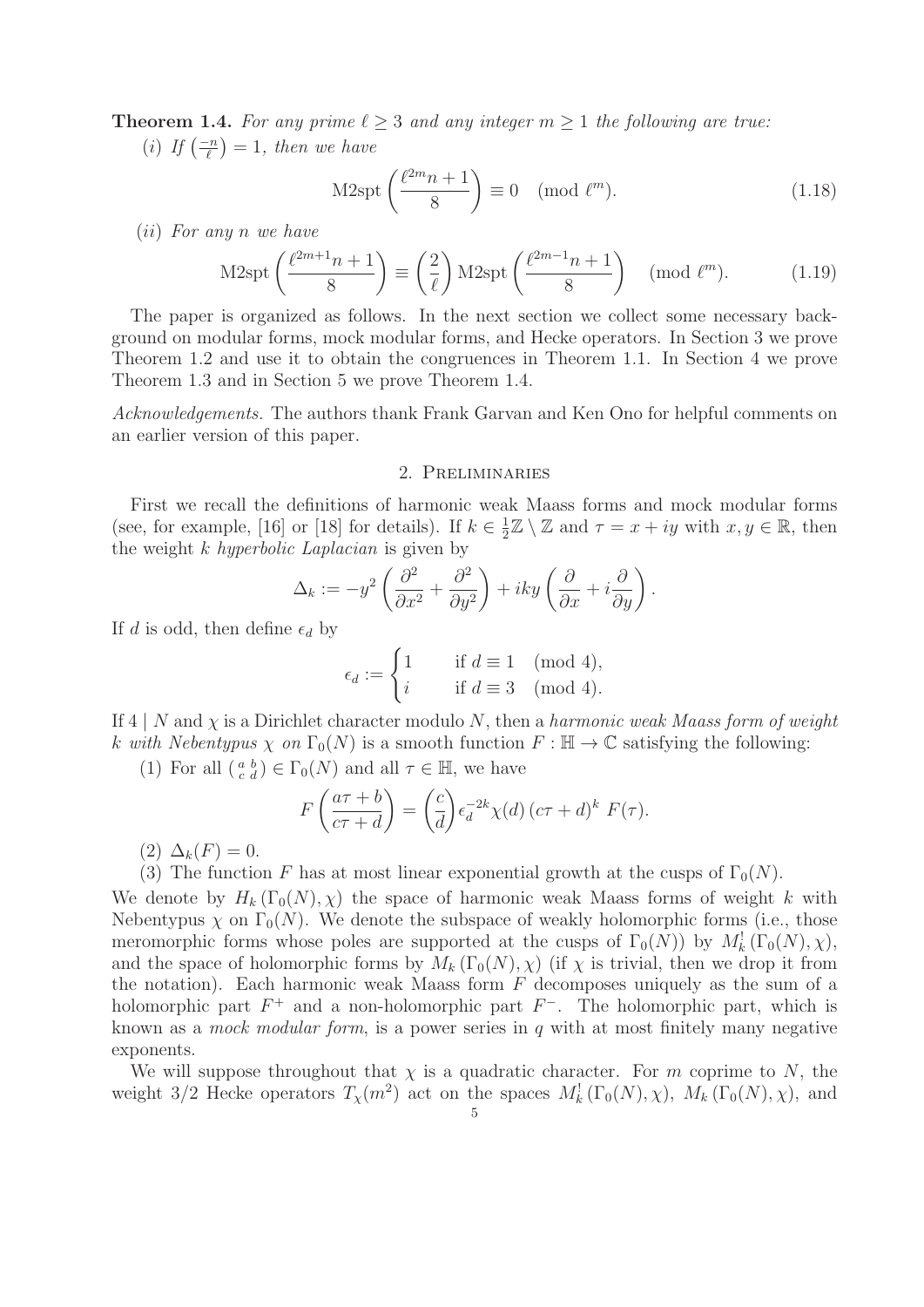$H_k(\Gamma_0(N), \chi)$  (see Section 7 of [7] for a discussion of the latter). For primes  $\ell \nmid N$  the action on q-expansions is given by

$$
\left(\sum_{n} a(n)q^{n}\right) \middle| T_{\chi}(\ell^{2}) := \sum_{n} \left(a\left(\ell^{2}n\right) + \chi(\ell)\left(\frac{-n}{\ell}\right)a(n) + \ell a\left(\frac{n}{\ell^{2}}\right)\right) q^{n}.\tag{2.1}
$$

We will drop the subscript  $\chi$  from  $T_{\chi}$  when there can be no confusion. The Hecke operators commute, and the multiplicative relations are the same as those in weight 2 and trivial character. In particular, for  $m \geq 2$  we have

$$
T(\ell^{2m}) = T(\ell^{2m-2})T(\ell^2) - \ell \cdot T(\ell^{2m-4})
$$
  
=  $T(\ell^2)T(\ell^{2m-2}) - \ell \cdot T(\ell^{2m-4}).$  (2.2)

The next proposition describes the action of  $T(\ell^{2m})$  on Fourier expansions. We begin with the series

$$
F_0(\tau) = \sum_n a_0(n)q^n.
$$

If  $m \geq 1$  and  $\chi$  is a quadratic character, define the series  $F_{m,\chi}$  by

$$
F_{m,\chi}(\tau) = \sum_{n} a_m(n) q^n := F_0 \big| T_{\chi}(\ell^{2m})(\tau) - \chi(\ell) F_0 \big| T_{\chi}(\ell^{2m-2})(\tau). \tag{2.3}
$$

From (2.2) it follows that for each  $m \geq 2$  we have

$$
F_{m,\chi} = F_{m-1,\chi} \Big| T_{\chi}(\ell^2) - \ell \cdot F_{m-2,\chi}.
$$
 (2.4)

**Proposition 2.1.** With notation as above, for each  $m \ge 1$  let  $F_{m,\chi}(\tau) = \sum_n a_m(n)q^n$  be defined as in (2.3).

(i) For any n, and for all  $m \geq 1$ , we have

$$
a_m(\ell^2 n) - \ell a_{m-1}(n) = a_0(\ell^{2m+2}n) - \chi(\ell)a_0(\ell^{2m}n).
$$

(*ii*) If  $\ell \nmid n$ , then for all  $m \geq 1$  we have

$$
a_m(n) = a_0 \left( \ell^{2m} n \right) + \left( 1 - \left( \frac{-n}{\ell} \right) \right) \cdot \sum_{k=1}^m (-1)^k \chi(\ell)^k a_0 \left( \ell^{2m-2k} n \right).
$$

(*iii*) If  $\ell \mid n$ , then for all  $m \geq 1$  we have

$$
a_m(n) = a_0 \left( \ell^{2m} n \right) - \chi(\ell) a_0 \left( \ell^{2m-2} n \right).
$$

**Proof:** Using (2.1) and (2.3) we find for any  $m \ge 1$  that

$$
a_1(\ell^{2m}n) = a_0(\ell^{2m+2}n) + \ell a_0(\ell^{2m-2}n) - \chi(\ell)a_0(\ell^{2m}n).
$$
 (2.5)

In particular the first formula is true when  $m = 1$ . Suppose that  $m \geq 2$ . Repeated application of (2.4) together with (2.1) shows that

$$
a_m(\ell^2 n) - \ell a_{m-1}(n) = a_1(\ell^{2m} n) - \ell a_0(\ell^{2m-2} n),
$$

and the first formula follows by (2.5).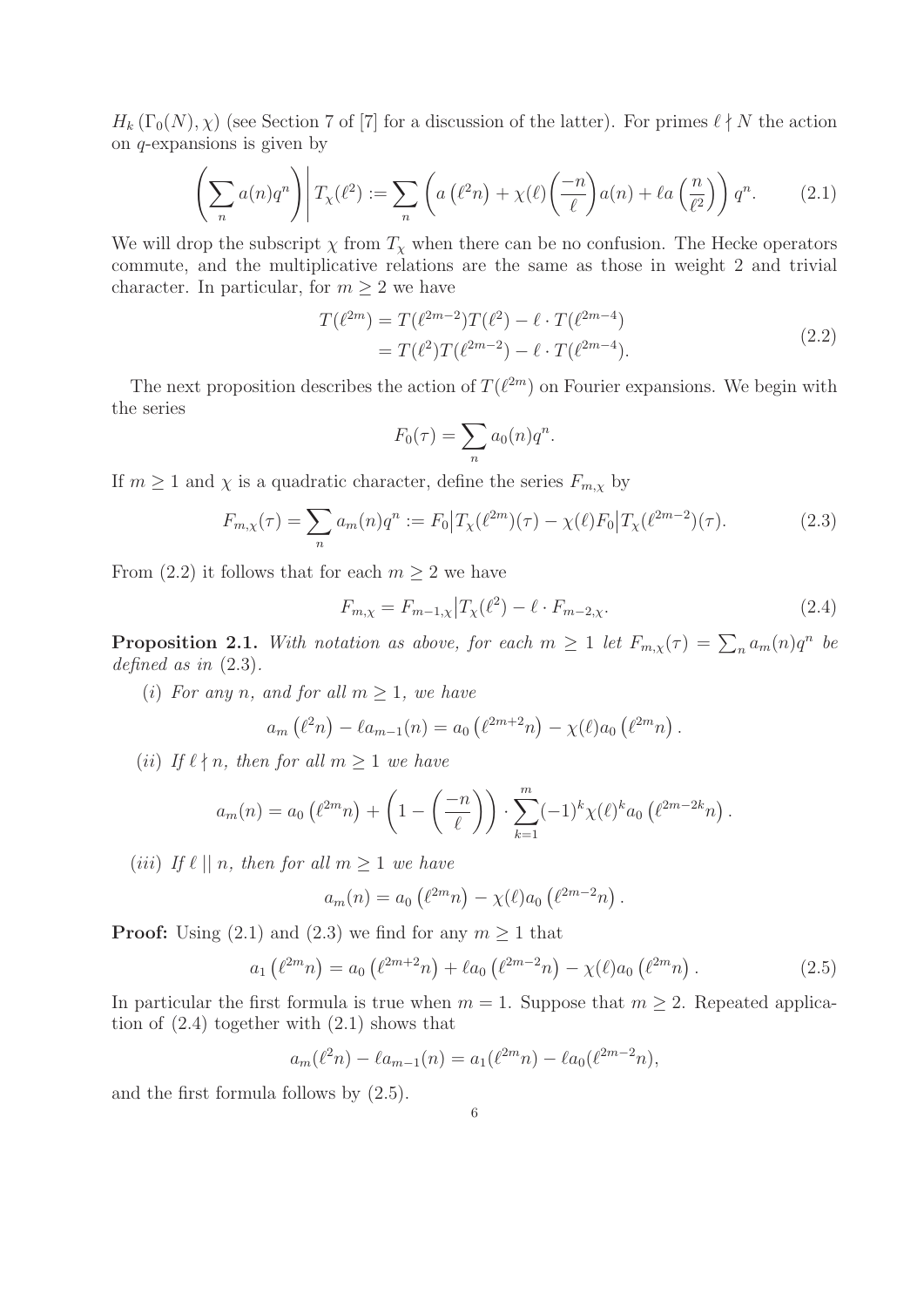Suppose now that  $\ell^2 \nmid n$ . The second and third formulas can be checked directly when  $m = 1$  using (2.1) and (2.3). When  $m \geq 2$ , we use (2.1), (2.4), and the first formula to obtain  $\overline{a}$  $\lambda$ 

$$
a_m(n) = a_{m-1} (\ell^2 n) + \left(\frac{-n}{\ell}\right) \chi(\ell) a_{m-1}(n) - \ell a_{m-2}(n)
$$
  
=  $a_0 (\ell^{2m} n) + \left(\frac{-n}{\ell}\right) \chi(\ell) a_{m-1}(n) - \chi(\ell) a_0 (\ell^{2m-2} n)$ 

This proves the third formula. The second formula follows after induction.  $\Box$ 

## 3. The spt function and the proofs of Theorems 1.1 and 1.2

We begin by proving Theorem 1.2.

**Proof of Theorem 1.2:** Correcting a sign error in equation  $(1.6)$  of [3], we deduce the following (which is also recorded as Thm. 2.1 of [15]):

$$
\widehat{M}(\tau) := M(\tau) + NH(\tau) \in H_{\frac{3}{2}}\left(\Gamma_0(576), \left(\frac{12}{\bullet}\right)\right),\tag{3.1}
$$

where

$$
NH(\tau) := \frac{-i}{4\pi\sqrt{2}} \int_{-\overline{\tau}}^{i\infty} \frac{\eta(24w)}{\left(-i(\tau+w)^{\frac{3}{2}}\right)} dw.
$$

If  $\ell \geq 5$  is prime, then  $\eta(24z)$  is an eigenform of the Hecke operator of index  $\ell^2$  and weight  $1/2$  whose eigenvalue is  $\left(\frac{3}{\ell}\right)(1+\ell^{-1})$ . By Lemma 7.4 of [7] it follows that

$$
\widehat{M}|T(\ell^2) = M|T(\ell^2) + \left(\frac{3}{\ell}\right)(1+\ell) \cdot NH \in H_{\frac{3}{2}}\left(\Gamma_0(576), \left(\frac{12}{\bullet}\right)\right).
$$

Arguing inductively using (2.2) we obtain, more generally,

$$
\widehat{M}|T(\ell^{2m}) = M|T(\ell^{2m}) + \left(\frac{3}{\ell}\right)^m \left(1 + \ell + \ell^2 + \dots + \ell^m\right) \cdot NH
$$
\n
$$
\in H_{\frac{3}{2}}\left(\Gamma_0(576), \left(\frac{12}{\bullet}\right)\right). \tag{3.2}
$$

Defining

$$
G_{\ell,m} := \widehat{M}|T(\ell^{2m}) - \left(\frac{3}{\ell}\right)\widehat{M}|T(\ell^{2m-2}) - \left(\frac{3}{\ell}\right)^m \ell^m \widehat{M},\tag{3.3}
$$

we see using (3.2) that

$$
G_{\ell,m} = M|T(\ell^{2m}) - \left(\frac{3}{\ell}\right)M|T(\ell^{2m-2}) - \left(\frac{3}{\ell}\right)^m \ell^m M \in M_{\frac{3}{2}}\left(\Gamma_0(576), \left(\frac{12}{\bullet}\right)\right). \tag{3.4}
$$

Another induction argument using (2.1) and (2.2) shows that for each  $m \geq 0$  we have

$$
-12 \cdot M \left| T \left( \ell^{2m} \right) (\tau) \right| = \frac{\ell^m}{q^{\ell^{2m}}} + \left( \frac{3}{\ell} \right) \frac{\ell^{m-1}}{q^{\ell^{2m-2}}} + \left( \frac{3}{\ell} \right)^2 \frac{\ell^{m-2}}{q^{\ell^{2m-4}}} + \dots + \left( \frac{3}{\ell} \right)^m \frac{1}{q} + O \left( q^{23} \right).
$$
\nNow, that for  $m > 1$ , we have

It follows that for  $m \geq 1$  we have

$$
-12 \cdot G_{\ell,m}(\tau) = \frac{\ell^m}{q^{\ell^{2m}}} - \left(\frac{3}{\ell}\right)^m \cdot \frac{\ell^m}{q} + O\left(q^{23}\right). \tag{3.5}
$$

.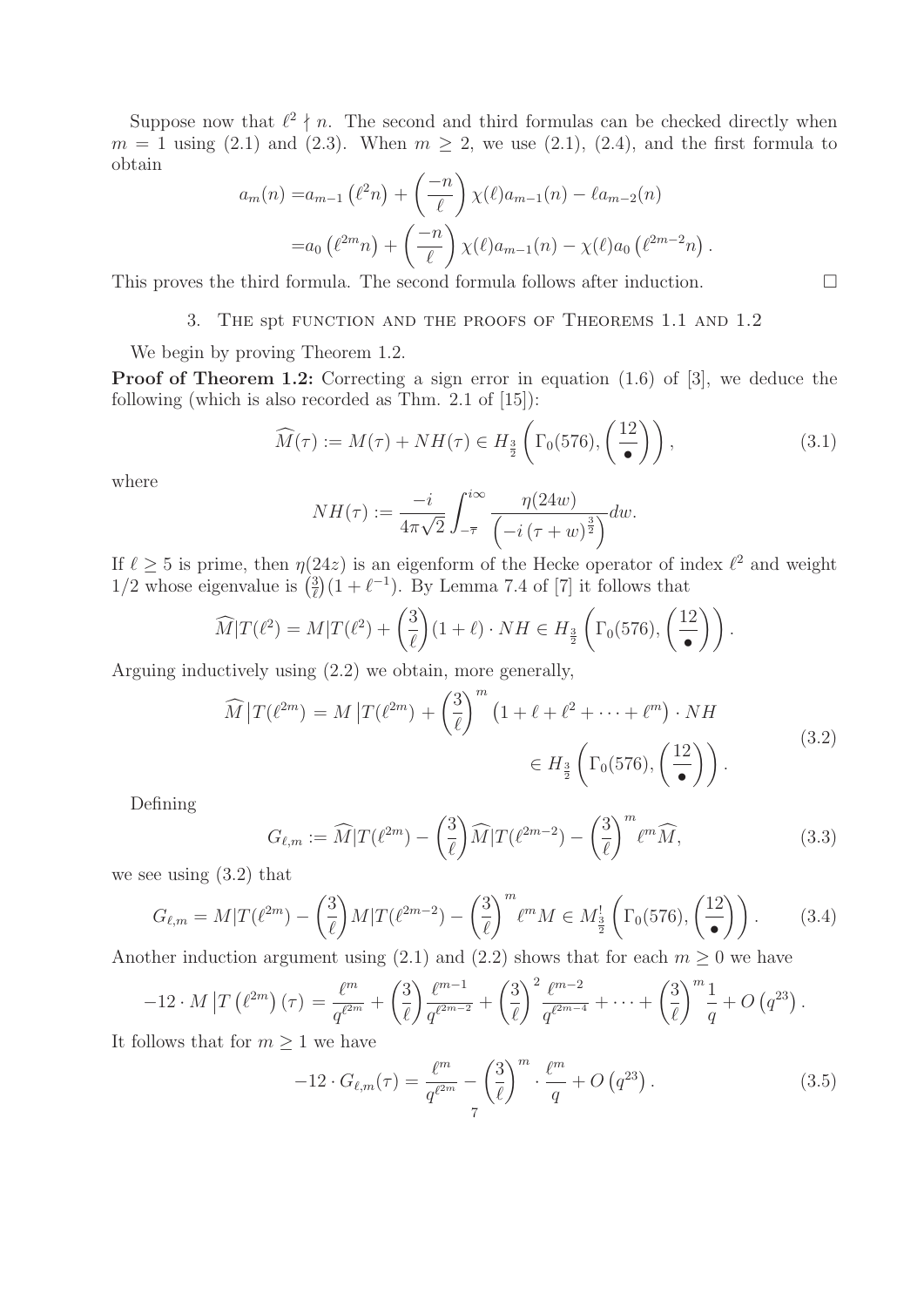Now define the functions

$$
F_{\ell,m}(\tau) := \eta^{\ell^{2m}}(24\tau) G_{\ell,m}(\tau)
$$

$$
H_{\ell,m}(\tau) := F_{\ell,m}(\tau/24).
$$
\n(3.6)

We wish to show that

and

$$
H_{\ell,m} \in M_{\frac{\ell^{2m}+3}{2}}(\Gamma_0(1)).
$$
\n(3.7)

Using (3.4) together with the fact that  $\eta(24z) \in M_{\frac{1}{2}}(\Gamma_0(576), \frac{12}{100})$ •  $(\cdot)$ , we see that  $F_{\ell,m}$  is an element of  $M_{\ell^{2m}+3}^{!}(\Gamma_0(576))$ . The coefficients of  $F_{\ell,m}$  are supported on exponents divisible 2 by 24, which implies that

$$
H_{\ell,m} \in M^!_{\frac{\ell^{2m}+3}{2}}\left(\Gamma_0(24)\right).
$$

We argue as in the proof of Theorem 2.2 of [15]. To prove (3.7) we begin by noting (after replacing  $\tau$  by  $\tau/24$ ) that it will suffice to establish the equality

$$
H_{\ell,m}(-1/24\tau) = (24\tau)^{\frac{\ell^{2m}+3}{2}} H_{\ell,m}(24\tau). \tag{3.8}
$$

The Fricke involution  $W_N$  in weight  $k \in 1/2 + \mathbb{Z}$  (see, for example, [14]) is defined by

$$
F|_k W_N(\tau) := \left(-i\sqrt{N}\tau\right)^{-k} F(-1/N\tau). \tag{3.9}
$$

Using (3.6) and the fact that

$$
\eta(-1/\tau) = \sqrt{-i\tau} \cdot \eta(\tau) \tag{3.10}
$$

we obtain

$$
H_{\ell,m}(-1/24\tau) = \eta^{\ell^{2m}}(-1/24\tau) \cdot G_{\ell,m}(-1/576\tau)
$$
  
=  $(-24i\tau)^{\frac{\ell^{2m}}{2}} \cdot \eta^{\ell^{2m}}(24\tau) \cdot G_{\ell,m}(-1/576\tau)$  (3.11)  
=  $-(24\tau)^{\frac{\ell^{2m}+3}{2}} \cdot \eta^{\ell^{2m}}(24\tau) \cdot G_{\ell,m}|_{\frac{3}{2}}W_{576}.$ 

A computation using Corollary 4.3 and Lemma 4.4 of [3] shows that

$$
\widehat{M}\big|_{\frac{3}{2}}W_{576}=-\widehat{M}.
$$

From this together with the definition (3.3) and the fact that  $W_{576}$  and  $T(\ell^2)$  commute, it follows that

$$
G_{\ell,m}\big|_{\frac{3}{2}}W_{576}=-G_{\ell,m}.
$$

Together with (3.11), this this yields (3.8), and with it (3.7).

Now from (3.5) we see that  $H_{\ell,m}$  vanishes modulo  $\ell^m$  to order at least  $\frac{\ell^{2m}+23}{24}$ . By Sturm's criterion [17],  $H_{\ell,m}$  is identically zero modulo  $\ell^m$ . The theorem follows from (3.4).

 $\Box$ 

**Proof of Theorem 1.1:** We use the notation of Section 2 with  $F_0(\tau) = M(\tau) = \sum_n \widetilde{m}(n)q^n$ and  $\chi(\ell) = \left(\frac{3}{\ell}\right)$ . Observe that Theorem 1.2 (with  $a_m$  defined as in (2.3)) gives

$$
a_m(n)\equiv 0\pmod{\ell^m}\quad\text{ for all }n,m\geq 1.
$$

By Proposition 2.1 (ii) we see that if  $\left(\frac{-n}{\ell}\right) = 1$ , then

$$
\widetilde{m}\left(\ell^{2m} n\right) \equiv 0 \pmod{\ell^m}.
$$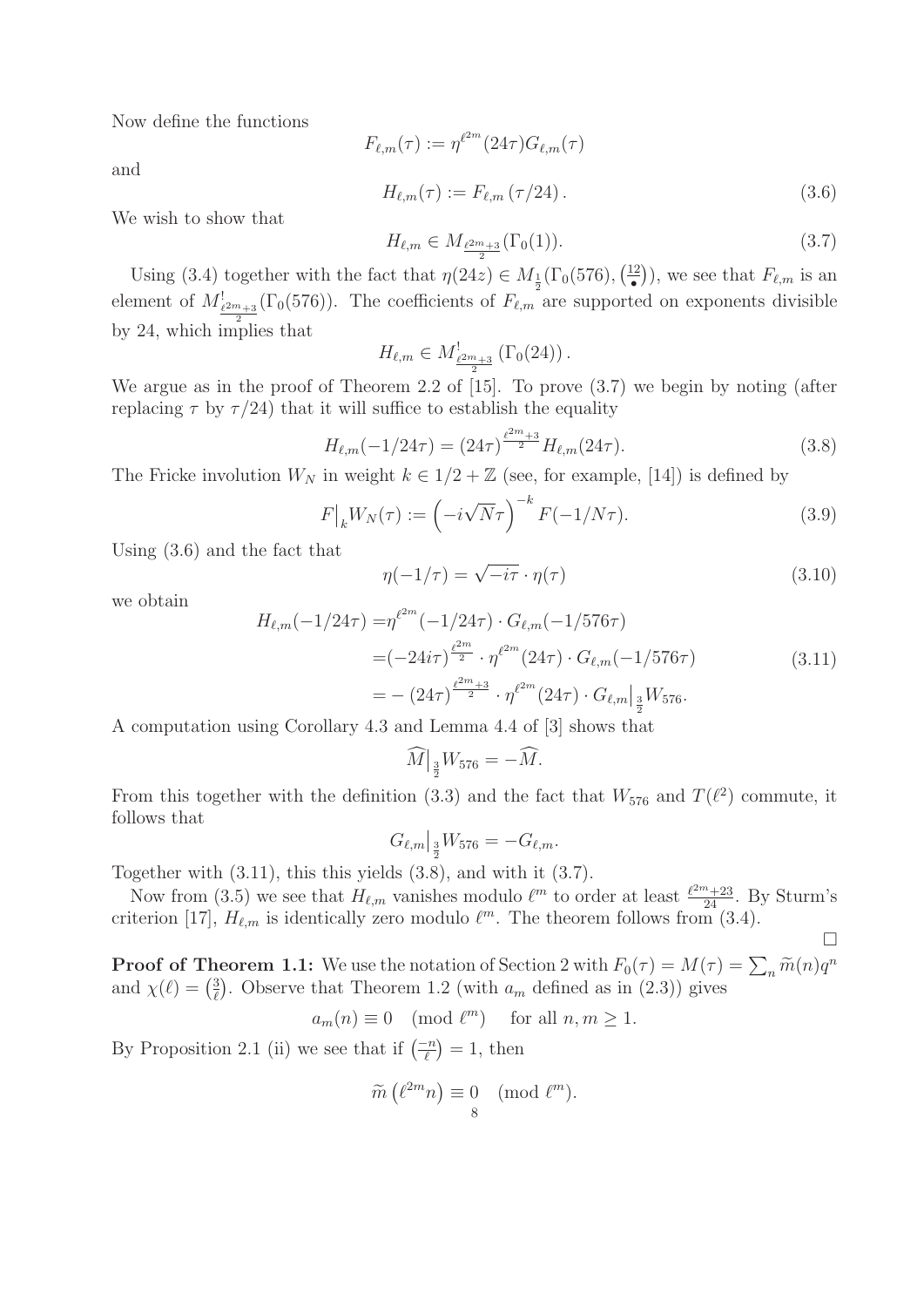Noting that the coefficient of  $q^n$  in  $M - S$  is divisible by n, we conclude that

$$
\widetilde{s}\left(\ell^{2m}n\right) \equiv 0 \pmod{\ell^m},
$$

which is the first assertion in Theorem 1.1.

Proposition 2.1 (iii) gives, for  $m \ge 1$  and  $\ell \nmid n$ ,

$$
\widetilde{m}\left(\ell^{2m+1}n\right) - \left(\frac{3}{\ell}\right)\widetilde{m}\left(\ell^{2m-1}n\right) \equiv 0 \pmod{\ell^m}.\tag{3.12}
$$

Part (i) of that proposition shows that (3.12) holds when  $\ell \mid n$  as well. We may again replace  $\widetilde{m}(n)$  by  $\widetilde{s}(n)$ , and Theorem 1.1 follows.

 $\Box$ 

Remark. There are congruence properties for  $\tilde{m}(n)$  which are not inherited by  $\tilde{s}(n)$ . For instance, applying Proposition 2.1 (ii) with  $\left(\frac{-n}{\ell}\right) = -1$  to Theorem 1.2 gives

$$
\widetilde{m}\left(\ell^{2m}n\right) - 2\left(\frac{3}{\ell}\right)\widetilde{m}\left(\ell^{2m-2}n\right) + 2\widetilde{m}\left(\ell^{2m-4}n\right)\cdots + 2(-1)^m\left(\frac{3}{\ell}\right)^m\widetilde{m}(n) \equiv 0 \pmod{\ell^m},
$$

which is not guaranteed to hold with  $\tilde{s}(n)$  in place of  $\tilde{m}(n)$ .

# 4. Proof of Theorem 1.3

We now turn to the congruences for  $\overline{\text{spt1}}(n)$ . First we need the following proposition.

**Proposition 4.1.** Let  $\overline{M}$  be defined as in (1.12). Then for each odd prime  $\ell$ ,  $\overline{M}$  is an eigenform for the Hecke operator  $T(\ell^2)$  of weight  $3/2$  and trivial character, with eigenvalue  $\ell + 1$ . Moreover, for all  $m \geq 1$  we have

$$
\overline{M}|T(\ell^{2m}) - \overline{M}|T(\ell^{2m-2}) \equiv 0 \pmod{\ell^m}.
$$
\n(4.1)

**Proof:** In the proof of Theorem 1.4 in [5] it is shown that

$$
\overline{M} + \overline{NH} \in H_{\frac{3}{2}}\left(\Gamma_0(16)\right),
$$

where

$$
\overline{NH}(\tau):=\frac{1}{2\sqrt{2}\pi i}\int_{-\overline{\tau}}^{i\infty}\frac{\eta^2(w)}{\eta(2w)\left(-i(\tau+w)\right)^{\frac{3}{2}}}dw.
$$

Define  $\overline{f}$  by

$$
\overline{f}(\tau) := 4 \cdot \frac{\eta(2\tau)}{\eta^2(\tau)} \sum_{n \in \mathbb{Z}} \frac{(-1)^n q^{n^2 + n}}{\left(1 + q^n\right)^2}.
$$
\n
$$
(4.2)
$$

In Theorem 1.1 of [4] it is shown that

$$
\overline{f} - 4 \cdot \overline{NH} \in H_{\frac{3}{2}}(\Gamma_0(16)).
$$

Canceling the non-holomorphic parts, we conclude that  $4\overline{M} + \overline{f} \in M_{\frac{3}{2}}^{1}(\Gamma_{0}(16))$ . Using  $(4.2)$  and  $(1.11)$ , we see that the coefficients of

$$
\frac{\eta^2(\tau)}{\eta(2\tau)}\left(4\overline M(\tau)+\overline f(\tau)\right)\\_9
$$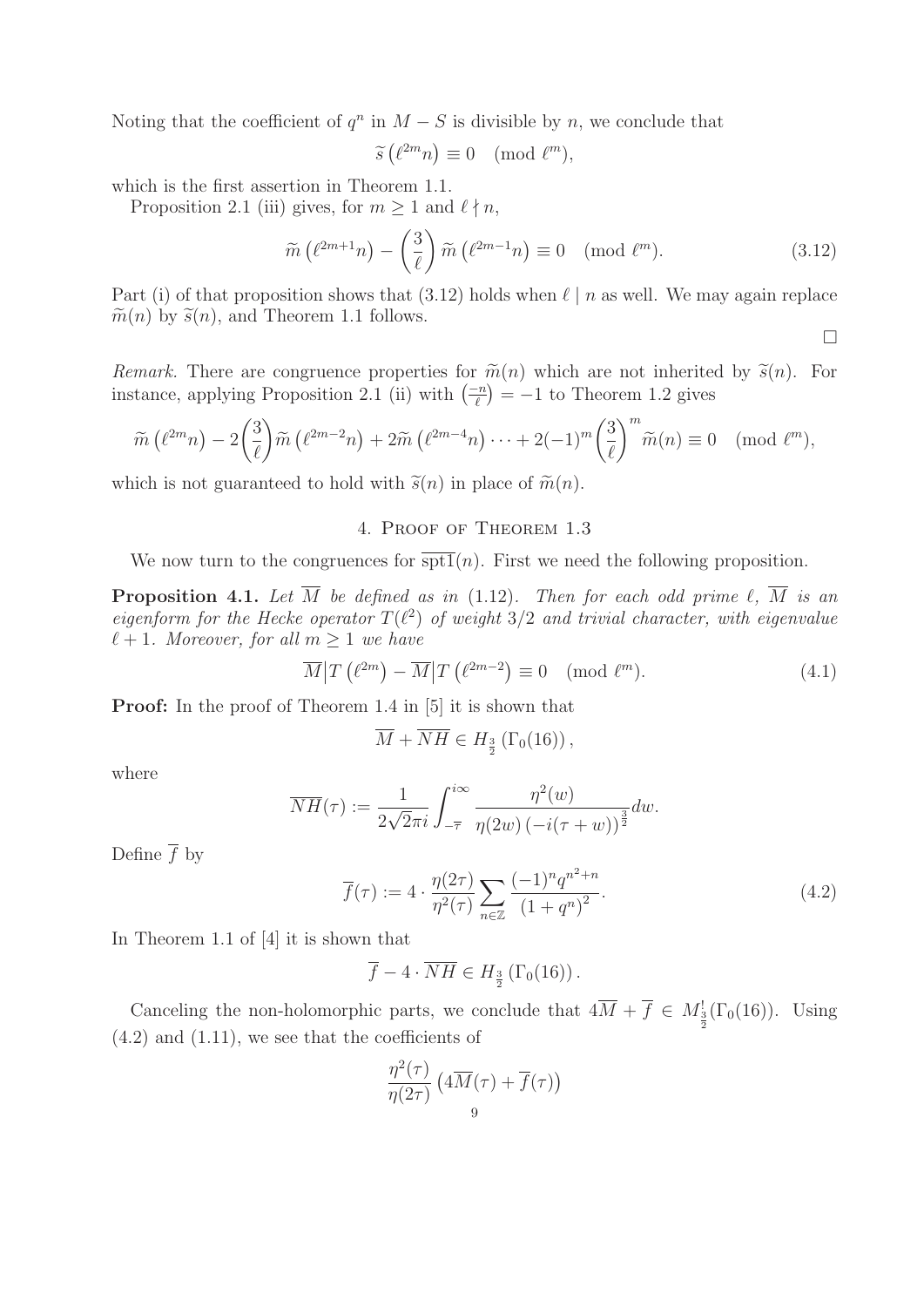have at most polynomial growth. A weakly holomorphic modular form whose coefficients grow at most polynomially must be holomorphic. We then prove that  $4\overline{M} + \overline{f} = 0$  by checking sufficiently many coefficients.

Now by [5, Prop. 5.1],  $\overline{f}$  is a generating function for class numbers and an eigenform for the weight  $3/2$  Hecke operator  $T(\ell^2)$  with eigenvalue  $\ell + 1$ . Hence the same is true for  $\overline{M}$ . The property (4.1) then follows by induction using the second identity in (2.2).

 $\Box$ 

**Proof of Theorem 1.3:** Arguing as in the proof of Theorem 1.1, and noting that the character is trivial, we obtain the following congruences for  $m \geq 1$ :

$$
\overline{m}(\ell^{2m}n) \equiv 0 \pmod{\ell^m} \quad \text{if } \left(\frac{-n}{\ell}\right) = 1,
$$
\n
$$
\overline{m}(\ell^{2m+1}n) - \overline{m}(\ell^{2m-1}n) \equiv 0 \pmod{\ell^m}.
$$
\n(4.3)

In order to replace  $\overline{m}$  by  $\overline{\text{spt1}}$ , we must show that the coefficients of  $\overline{M} - \overline{S}$  satisfy the same congruences. We recall that the generating function for overpartitions is given by

$$
\overline{P}(\tau) = \sum_{n\geq 0} \overline{p}(n)q^n := \frac{\eta(2\tau)}{\eta^2(\tau)}.
$$

Differentiating gives

$$
q\frac{d}{dq}\overline{P}(\tau) = \sum_{n\geq 1} n\overline{p}(n)q^n = \frac{1}{12}\frac{\eta(2\tau)}{\eta^2(\tau)}\Big(E_2(2\tau) - E_2(\tau)\Big).
$$

With

$$
E(\tau) := 2E_2(2\tau) - E_2(\tau) \in M_2(\Gamma_0(2))
$$

and

$$
\overline{h}(\tau) := E(\tau) \frac{\eta(2\tau)}{\eta^2(\tau)} \in M_{\frac{3}{2}}^{\mathfrak{l}} \left( \Gamma_0(16) \right), \tag{4.4}
$$

we see that

$$
\overline{M}(\tau) - \overline{S}(\tau) = 2q \frac{d}{dq} \overline{P}(\tau) - \frac{1}{4} \cdot \overline{h}(\tau).
$$
\n(4.5)

It is clear that the congruences (4.3) are satisfied with  $\overline{m}(n)$  replaced by  $n\overline{p}(n)$ . Therefore, the key step will be to prove the following

**Proposition 4.2.** For any prime  $\ell \geq 3$  and any integer  $m \geq 1$ , we have

$$
\overline{h}|T(\ell^{2m}) - \overline{h}|T(\ell^{2m-2}) \equiv 0 \pmod{\ell^m}.
$$

Assuming for the moment that this proposition is true, and writing  $\overline{h}(\tau) = \sum_n c(n)q^n$ , we conclude as before that the congruences (4.3) are satisfied with  $\overline{m}(n)$  replaced by  $c(n)$ . Then (4.5) shows that the congruences are also satisfied by the coefficients of  $\overline{S}$ , and Theorem 1.3 follows.  $\Box$  $\Box$ 

**Proof of Proposition 4.2:** We define  $\overline{g} \in M_{\frac{3}{2}}^{\text{!}}(\Gamma_0(16))$  by

$$
\overline{g}(\tau) := E(8\tau) \frac{\eta(8\tau)}{\eta^2(16\tau)} = q^{-1} + O(q^7).
$$
\n(4.6)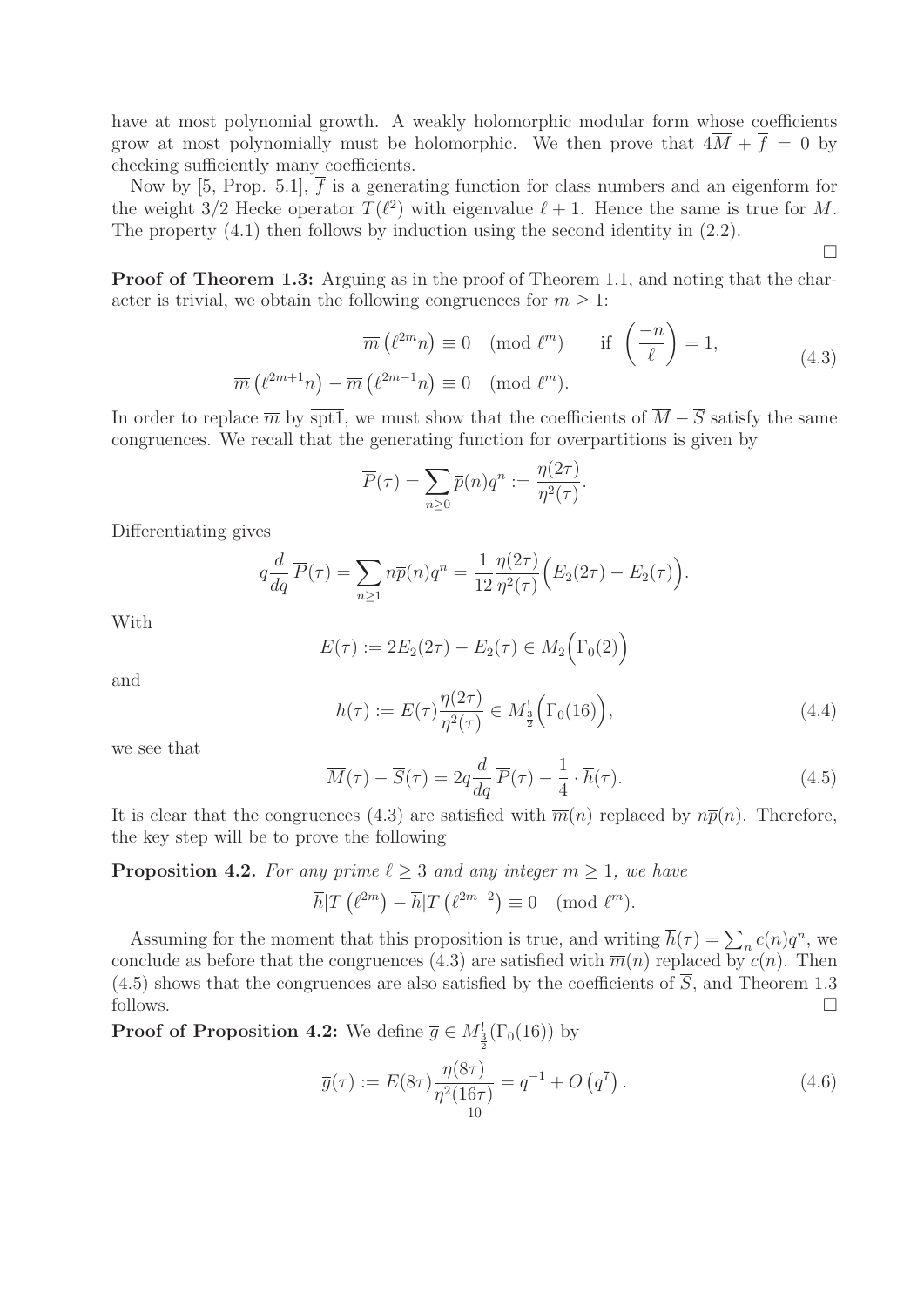Recalling the definition  $(3.9)$  of the involution  $W_{16}$ , we find that

$$
\overline{h}|_{\frac{3}{2}}W_{16}(\tau) = (-4i\tau)^{-\frac{3}{2}}\overline{h}(-1/16\tau) = \sqrt{8} \cdot \overline{g}(\tau). \tag{4.7}
$$

If  $\ell \neq 2$  is prime, then  $W_{16}$  preserves  $\ell$ -integrality and commutes with the operators  $T(\ell^{2m})$ . Therefore Proposition 4.2 will follow if we can prove that for any prime  $\ell \geq 3$  and any integer  $m \geq 1$ , we have

$$
\overline{g}|T(\ell^{2m}) - \overline{g}|T(\ell^{2m-2}) \equiv 0 \pmod{\ell^m}.
$$
\n(4.8)

The rest of the section is devoted to proving (4.8). To begin, define

$$
\overline{G}_{\ell,m} := \overline{g}|T(\ell^{2m}) - \overline{g}|T(\ell^{2m-2}) \in M_{\frac{3}{2}}^{\mathfrak{l}}(\Gamma_0(16)), \qquad (4.9)
$$

and

$$
\overline{F}_{\ell,m}(\tau) := \overline{G}_{\ell,m}(\tau) \frac{\eta^{2\ell^{2m}}(16\tau)}{\eta^{\ell^{2m}}(8\tau)} \in M_{\frac{\ell^{2m}+3}{2}}^! (\Gamma_0(16)). \tag{4.10}
$$

.

Then it will suffice to show that

$$
\overline{F}_{\ell,m} \equiv 0 \pmod{\ell^m}.\tag{4.11}
$$

Using  $(4.6)$  and  $(2.2)$ , we conclude by induction that

$$
\overline{g}\left|T\left(\ell^{2m}\right)(\tau\right) = \frac{\ell^m}{q^{\ell^{2m}}} + \frac{\ell^{m-1}}{q^{\ell^{2m-2}}} + \cdots + \frac{1}{q} + O\left(q^7\right),
$$

which in turn gives

$$
\overline{G}_{\ell,m}(\tau) = \frac{\ell^m}{q^{\ell^{2m}}} + O(q^7)
$$

Moreover,  $\overline{G}_{\ell,m}$  is supported on exponents which are  $\equiv 7 \pmod{8}$ . Since the form

$$
\frac{\eta^{2\ell^{2m}}(16\tau)}{\eta^{\ell^{2m}}(8\tau)} = q^{\ell^{2m}} + O(q^{\ell^{2m}+8})
$$

is supported on exponents which are  $\equiv 1 \pmod{8}$ , we conclude that

$$
\overline{F}_{\ell,m}(\tau) = \ell^m + O\left(q^{\ell^{2m}+7}\right)
$$
\n(4.12)

is supported on exponents which are  $\equiv 0 \pmod{8}$ . Setting

$$
\overline{H}_{\ell,m}(\tau) := \overline{F}_{\ell,m}(\tau/8),\tag{4.13}
$$

we find that  $\overline{H}_{\ell,m} \in M_{\frac{\ell^{2m}+3}{2}}^!$  $(\Gamma_0(2))$ . It is clear that  $\overline{H}_{\ell,m}$  is holomorphic on  $\mathbb H$  and at  $\infty$ . We will show that  $\overline{H}_{\ell,m}$  is holomorphic at the cusp 0, which is equivalent to showing that

$$
\overline{H}_{\ell,m} \Big|_{\frac{\ell^{2m}+3}{2}} W_2 \qquad \text{is holomorphic at } \infty. \tag{4.14}
$$

To establish  $(4.14)$  we compute using  $(4.13)$ ,  $(4.10)$ ,  $(4.9)$ , and  $(4.7)$ , together with  $(3.10)$ and the fact that the Fricke involution (3.9) commutes with the Hecke operators  $T(\ell^{2m})$ . To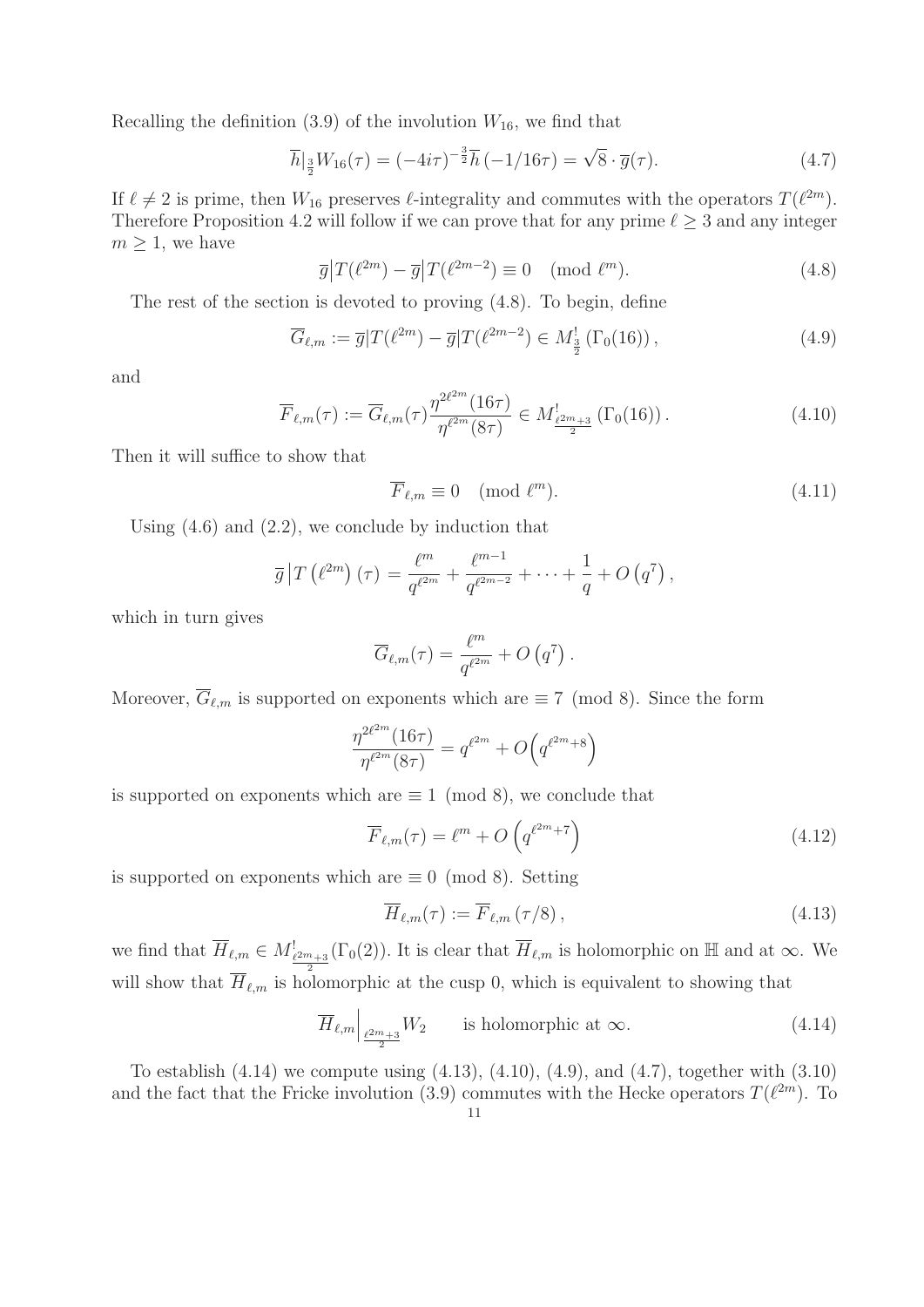be precise, we find that

$$
\overline{H}_{\ell,m}|_{\frac{\ell^{2m}+3}{2}}W_2(\tau) = \left(-i\sqrt{2}\tau\right)^{-\frac{\ell^{2m}+3}{2}} \cdot \overline{F}_{\ell,m}(-1/16\tau)
$$
\n
$$
= 2^{\frac{-3\ell^{2m}+9}{4}} \cdot \overline{G}_{\ell,m}|_{\frac{3}{2}}W_{16}(\tau) \cdot \frac{\eta^{2\ell^{2m}}(\tau)}{\eta^{\ell^{2m}}(2\tau)}
$$
\n
$$
= 2^{\frac{-3\ell^{2m}+9}{4}} \cdot \overline{g}|_{\frac{3}{2}}W_{16}(\tau)|\left(T(\ell^{2m}) - T(\ell^{2m-2})\right) \cdot \frac{\eta^{2\ell^{2m}}(\tau)}{\eta^{\ell^{2m}}(2\tau)}
$$
\n
$$
= 2^{\frac{-3\ell^{2m}+3}{4}} \cdot \overline{h}(\tau)|\left(T(\ell^{2m}) - T(\ell^{2m-2})\right) \cdot \frac{\eta^{2\ell^{2m}}(\tau)}{\eta^{\ell^{2m}}(2\tau)}.
$$

This together with (4.4) establishes (4.14), and we conclude that  $\overline{H}_{\ell,m} \in M_{\frac{\ell^{2m}+3}{2}}(\Gamma_0(2)).$ Using (4.12), we see that  $\overline{H}_{\ell,m}$  vanishes modulo  $\ell^m$  at infinity to order at least  $(\ell^{2m}+7)/8$ . By Sturm's criterion [17],  $\overline{H}_{\ell,m}$  vanishes identically modulo  $\ell^m$ . This establishes (4.11), and so finishes the proof of Proposition 4.2.

### 5. Proof of Theorem 1.4

We begin with a proposition.

**Proposition 5.1.** Let  $M2$  be defined as in  $(1.17)$ . Then for each odd prime  $\ell$ ,  $M2$  is an eigenform for the Hecke operator  $T(\ell^2)$  of weight  $3/2$  and trivial character, with eigenvalue  $\ell + 1$ . Moreover, for all  $m \geq 1$  we have

$$
M2|T(\ell^{2m}) - M2|T(\ell^{2m-2}) \equiv 0 \pmod{\ell^m}.
$$
 (5.1)

**Proof:** From Theorems 6.3 and 7.1 and equation (1.2) of [6] we know that

$$
M2 + \overline{NH_2} \in H_{\frac{3}{2}}(\Gamma_0(16)), \tag{5.2}
$$

 $\Box$ 

where

$$
\overline{NH_2}(\tau) := \frac{1}{4\sqrt{2\pi i}} \int_{-\overline{\tau}}^{i\infty} \frac{\eta^2 (16w)}{\eta(8w) \left(-i(\tau+w)\right)^{\frac{3}{2}}} dw.
$$

In fact, (5.2) remains true with  $M2(\tau)$  replaced by the generating function

$$
\sum_{n\geq 1} H(8n-1)q^{8n-1},
$$

where  $H(n)$  is the Hurwitz class number. To see this, recall the Zagier-Eisenstein series [13, Section 2.2],

$$
\mathcal{F}(\tau) := \sum_{n \equiv 0,3 \pmod{4}} H(n)q^n + \frac{1}{8\sqrt{2}\pi i} \int_{-\overline{\tau}}^{i\infty} \frac{\Theta(w)}{\left(-i(\tau+w)\right)^{\frac{3}{2}}} dw \in H_{\frac{3}{2}}(\Gamma_0(4)),\tag{5.3}
$$

where  $\Theta(\tau) := \sum_{n \in \mathbb{Z}} q^{n^2}$ . Then 1

$$
\frac{1}{2}\left(F(\tau) - F(\tau + 1/2)\right) = \sum_{\substack{n \equiv 3 \pmod{4} \\ 12}} H(n)q^n + \overline{NH_2}(\tau) \in H_{\frac{3}{2}}(\Gamma_0(16)).
$$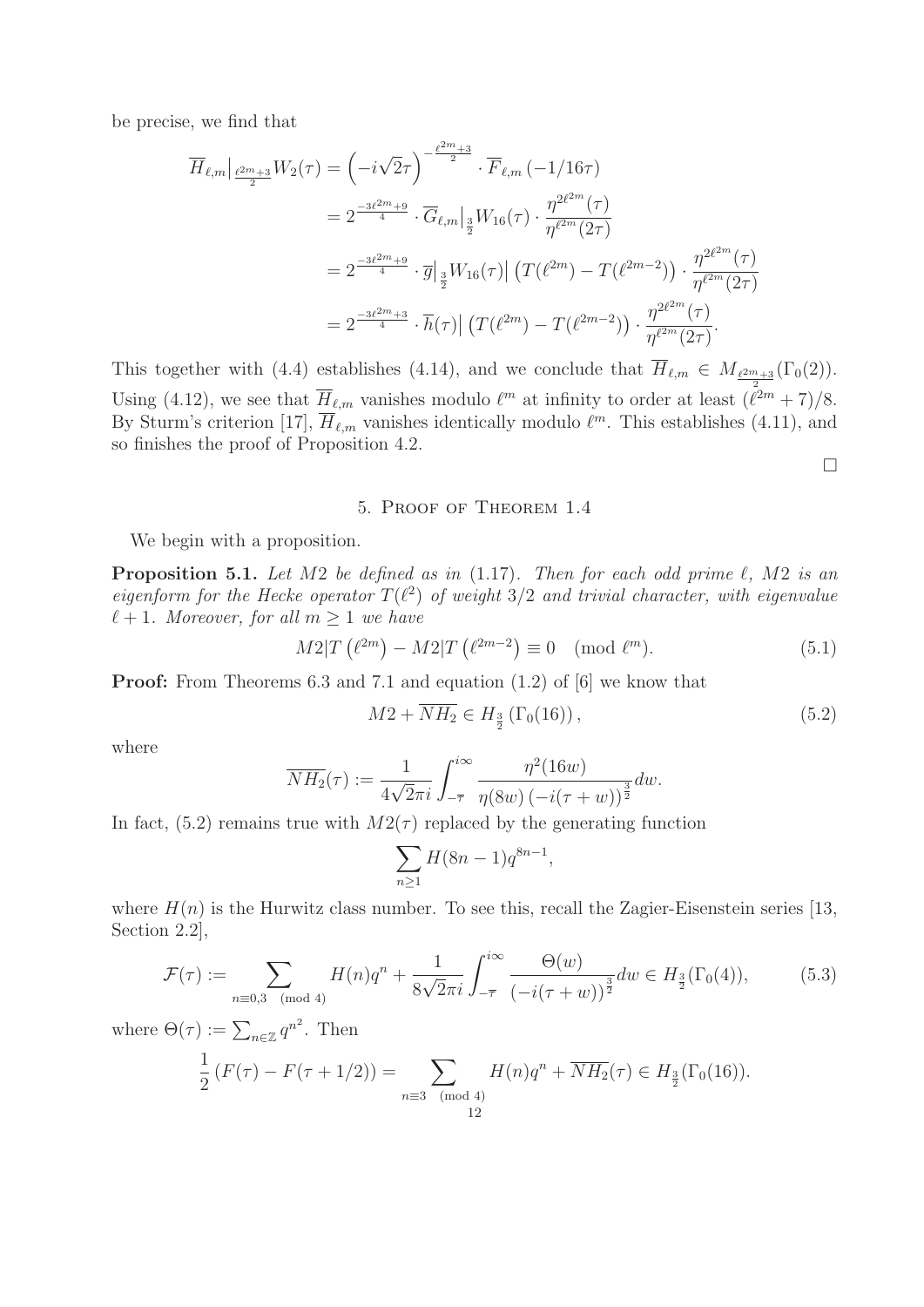It is known that the generating function for  $H(8n+3)$  is a modular form (see, for example, pages  $92 - 93$  of [13]). In fact, we have

$$
\sum_{n\equiv 3\pmod{8}} 3H(n)q^n = \frac{\eta^6(16\tau)}{\eta^3(8\tau)} \in M_{\frac{3}{2}}(\Gamma_0(16)),
$$

and so

$$
\sum_{n\equiv 7\pmod{8}} H(n)q^n + \overline{NH_2}(\tau) \in H_{\frac{3}{2}}(\Gamma_0(16)),\tag{5.4}
$$

which is the desired counterpart to  $(5.2)$ . Canceling the non-holomorphic parts in  $(5.2)$  and (5.4), and arguing as in the proof of Proposition 4.1, we find that

$$
M2(\tau) = \sum_{n\geq 1} H(8n-1)q^{8n-1}.
$$
\n(5.5)

Next let  $\mathcal{H}(\tau)$  denote the generating function for  $H(n)$  in (5.3). Recall that for each odd prime  $\ell$ ,  $\Theta(\tau)$  is an eigenform of the Hecke operator of index  $\ell^2$  and weight 1/2 whose eigenvalue is  $(1 + \ell^{-1})$ . An application of Lemma 7.4 of [7] gives that

$$
\mathcal{H}|T(\ell^2) - (1+\ell)\mathcal{H} \in M^!_{\frac{3}{2}}(\Gamma_0(4)).
$$

Since  $H(n)$  grows polynomially we may replace  $M_{\frac{3}{2}}^{1}(\Gamma_{0}(4))$  by  $M_{\frac{3}{2}}(\Gamma_{0}(4))$  above. The latter is a one-dimensional space generated by  $\Theta^3(\tau)$ . Comparing constant terms we conclude that  $\mathcal{H}|T(\ell^2)=(1+\ell)\mathcal{H}$  and by (5.5) the same is then true for  $M2(\tau)$  in place of  $\mathcal{H}(\tau)$ . The property  $(5.1)$  then follows from  $(2.2)$  using induction.  $\Box$ 

We now turn to the proof of the congruences for M2spt in Theorem 1.4.

**Proof of Theorem 1.4:** Arguing as before, we obtain for  $m \geq 1$  the congruences

$$
\widetilde{m2} \left( \ell^{2m} n \right) \equiv 0 \pmod{\ell^m} \quad \text{if } \left( \frac{-n}{\ell} \right) = 1,
$$
  

$$
\widetilde{m2} \left( \ell^{2m+1} n \right) - \widetilde{m2} \left( \ell^{2m-1} n \right) \equiv 0 \pmod{\ell^m}.
$$
 (5.6)

In order to replace  $m2$  by s2 (and then by M2spt), we must show that  $M2-S2$  satisfies the same congruences. To this end, we start with the generating function for partitions without repeated odd parts, which is given by

$$
R(\tau) = \sum_{n\geq 0} (-1)^n M 2(n) q^{8n-1} := \frac{\eta(8\tau)}{\eta^2(16\tau)}.
$$

Differentiating, we obtain

$$
q\frac{d}{dq}R(\tau) = \sum_{n\geq 0} (8n-1)(-1)^n M 2(n) q^{8n-1} = \frac{\eta(8\tau)}{\eta^2(16\tau)} \left(\frac{-4E_2(16\tau) + E_2(8\tau)}{3}\right).
$$

We conclude that

$$
M2(\tau) - S2(\tau) = \frac{1}{16} \left( \overline{g}(8\tau) + q \frac{d}{dq} R(\tau) \right),
$$